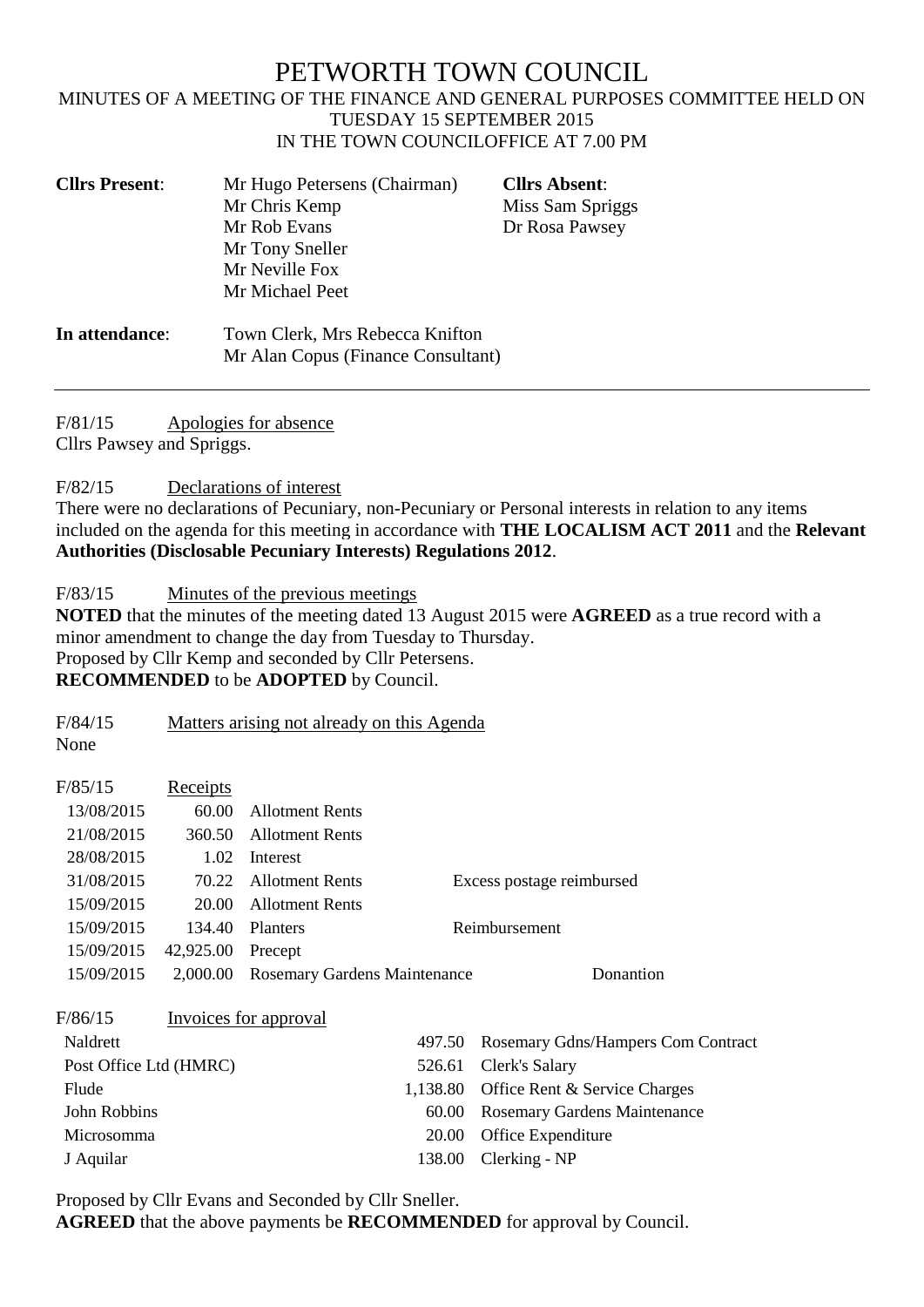## F/87/15 PWLB

**AGREED** to borrow £80k. Draft a press release. No need to take back to Council as already resolved.

# F/88/15 Bus Shelters

Cllr Fox to write to County Cllr Duncton re grant options for purchase. The Clerk to write to Sainsburys and Tescos to ask for contributions.

#### F/89/15 August Accounts **NOTED**

# **INCOME**

|                          | Annual        | <b>Actual</b> | <b>Accruals</b> |
|--------------------------|---------------|---------------|-----------------|
|                          | <b>Budget</b> | to date       | b/f             |
| Precept                  | 81,800        | 40,901        | 0               |
| <b>Support Grant</b>     | 4,051         | 2,025         | 0               |
| Hampers Common Hire      | 200           | $\Omega$      | 0               |
| Interest                 | 20            | 7             | 0               |
| Xmas Event               | 2,500         | $\Omega$      | $\Omega$        |
| Hampers Common equipment |               | 1,300         | 0               |
| Petworth Pages to PBA    |               | 620           | 620             |
| <b>Allotment Rents</b>   | 2,600         | 1,696         | $-793$          |
| <b>Totals</b>            | 91,171        | 45,310        | -173            |

### **EXPENDITURE**

|                                    | <b>Annual</b> | <b>Actual</b>  | % Spent |                  |
|------------------------------------|---------------|----------------|---------|------------------|
|                                    | <b>Budget</b> | to date        |         | August           |
| <b>Open Spaces</b>                 |               |                |         |                  |
| Rosemary Gdns/Hampers Com Contract | 6,000         | 2,985          | 50%     | 1,493            |
| Rosemary Gardens Maintenance       | 1,500         | $\theta$       | $0\%$   | 0                |
| Hampers Common Maintenance         | 1,200         | 482            | 40%     | 100              |
| Hampers Common Lease               | 300           | $\Omega$       | 0%      | $\Omega$         |
| Xmas Event - General               | 1,300         | $\Omega$       | 0%      | 0                |
| Xmax Event - Lighting              | 1,000         | 16             | 2%      | $\theta$         |
| Hanging Baskets - Maintenance      | 800           | 1,107          | 138%    | 134              |
| Hanging Baskets - Watering         | 1,500         | $\overline{0}$ | 0%      | $\boldsymbol{0}$ |
| Planters                           | 100           | 290            | 290%    | 290              |
| General Maintenance                | 2,000         | 311            | 16%     | $\boldsymbol{0}$ |
|                                    | 15,700        | 5,191          | 33%     | 2,017            |
| Admin                              |               |                |         |                  |
| Office Rent & Service Charges      | 6,700         | 2,600          | 39%     | 1,300            |
| Clerk's Salary                     | 20,000        | 7,662          | 38%     | 1,115            |
| <b>Additional Clerk's hours</b>    | 3,000         | $\overline{0}$ | 0%      | 0                |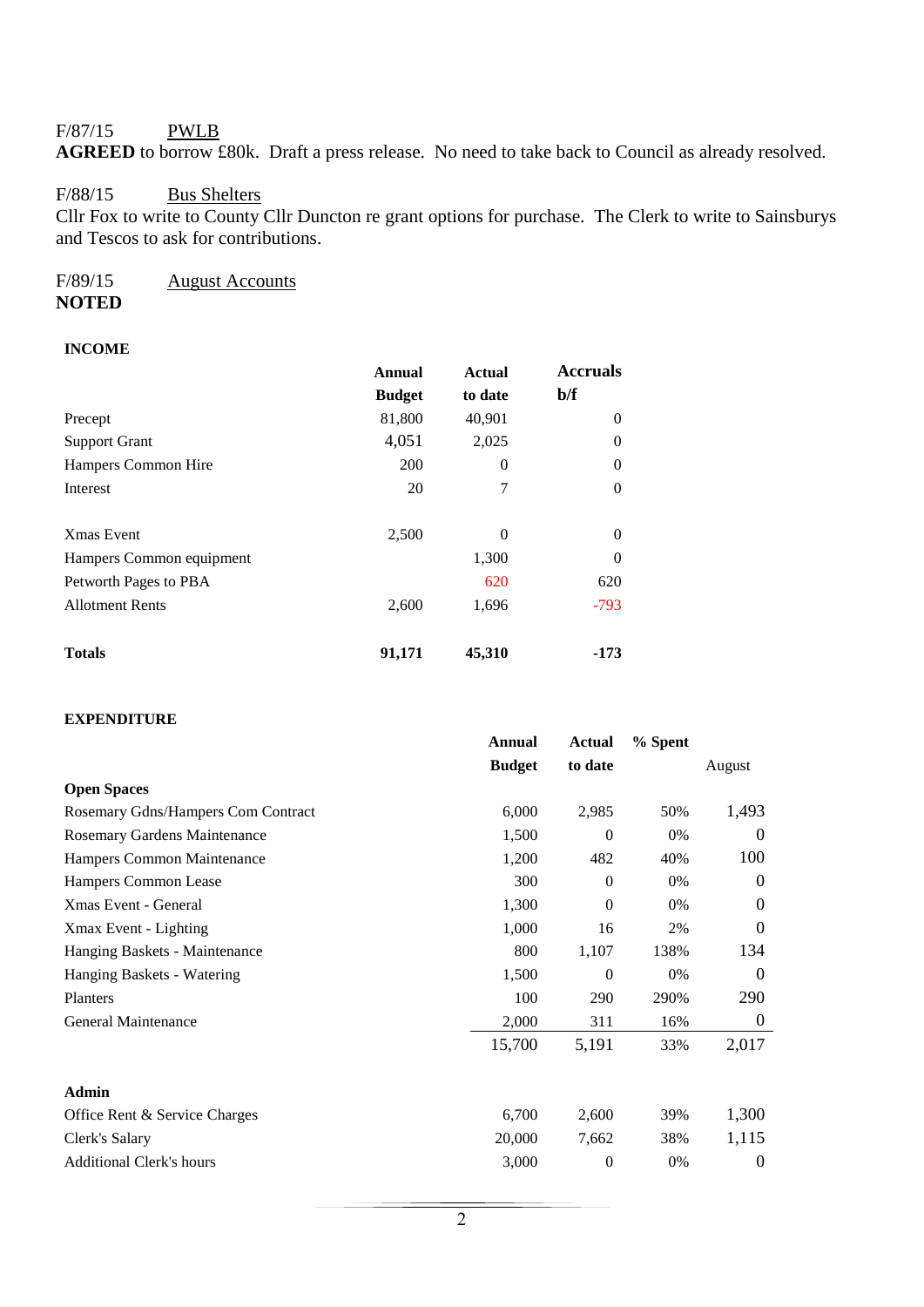| Insurance                              |                         | 3,300    | 2,531            | 77%     | $\boldsymbol{0}$ |             |
|----------------------------------------|-------------------------|----------|------------------|---------|------------------|-------------|
| SALC/SLCC Subscriptions/Contracts      |                         | 1,100    | 807              | 73%     | $\boldsymbol{0}$ |             |
| <b>Audit Fee</b>                       |                         | 1,000    | $\boldsymbol{0}$ | 0%      | 0                |             |
| Office Expenditure                     |                         | 1,000    | 893              | 89%     | 506              |             |
| Expenses/Postage                       |                         | 400      | 37               | 9%      | 0                |             |
| Comms/IT                               |                         | 500      | 281              | 56%     | 53               |             |
| Office Water                           |                         | 150      | 48               | 32%     | $\boldsymbol{0}$ |             |
|                                        |                         | 37,150   | 14,861           | 40%     | 2,973            |             |
| <b>Misc</b>                            |                         |          |                  |         |                  |             |
| <b>Grants Awarded</b>                  |                         | 3,000    | 1,550            | 52%     | $\boldsymbol{0}$ |             |
| <b>CCTV</b>                            |                         | 5,000    | $\boldsymbol{0}$ | 0%      | 0                |             |
| <b>Street Lighting</b>                 |                         | 2,400    | 1,224            | 51%     | $\theta$         |             |
| Neighbourhood Planning                 |                         | 1,765    | $\boldsymbol{0}$ | 0%      | $\theta$         |             |
| Web Site                               |                         | 300      | 120              | 40%     | $\theta$         |             |
| Church clock                           |                         | 200      | 118              | 59%     | $\theta$         |             |
| <b>Local Election</b>                  |                         | 2,000    | $\boldsymbol{0}$ | 0%      | $\theta$         |             |
| Repayment of £50k loan for playgrounds |                         | 6,000    | $\boldsymbol{0}$ | 0%      | $\theta$         |             |
| Repayment of £10k loan for skatepark   |                         | 1,000    | $\boldsymbol{0}$ | 0%      | 0                |             |
| Traffic & roads consultant             |                         | 7,500    | $\boldsymbol{0}$ | 0%      | $\theta$         |             |
| War Memorial                           |                         | 2,000    | $\boldsymbol{0}$ | 0%      | $\theta$         |             |
| Dog Bins                               |                         | 500      | 978              | 196%    | 0                |             |
| Training                               |                         | 2,000    | 200              | 10%     | $\boldsymbol{0}$ |             |
| Contingency                            |                         | 2,000    | $-1,619$         | $-81%$  | $\boldsymbol{0}$ |             |
|                                        |                         | 35,665   | 2,571            | 7%      | $\boldsymbol{0}$ |             |
| Allotments Lease and Water             |                         | 2,000    | 918              | 46%     | $\boldsymbol{0}$ |             |
| <b>Allotments Maintenance</b>          |                         | 500      | 70               | 14%     | 70               |             |
|                                        |                         | 2,500    | 988              | 40%     | 70               |             |
|                                        |                         | 91,015   | 23,610           | 26%     | 5,060            |             |
| NEIGHBOURHOOD PLAN                     |                         | Approved |                  |         | Actual spend     |             |
|                                        |                         | spend    |                  | 2015/16 |                  | Total       |
|                                        | <b>NEXUS</b>            | 34,667   |                  | 4,857   |                  | 12,476      |
|                                        | Clerking                | 4,800    |                  | 4,069   |                  | 4,069       |
|                                        | Traffic consultant      | 2,500    |                  |         |                  | $\mathbf 0$ |
|                                        | Postage/envelopes       | 1,940    |                  |         |                  | $\mathbf 0$ |
|                                        | Printing                | 1,600    |                  |         | 861              | 1,009       |
|                                        | Hall<br>hire            | 1,518    |                  |         | 272              | 272         |
|                                        | stationery &<br>website | 740      |                  |         | 349              | 349         |
|                                        | total                   | 47,765   |                  | 10,408  |                  | 18,175      |